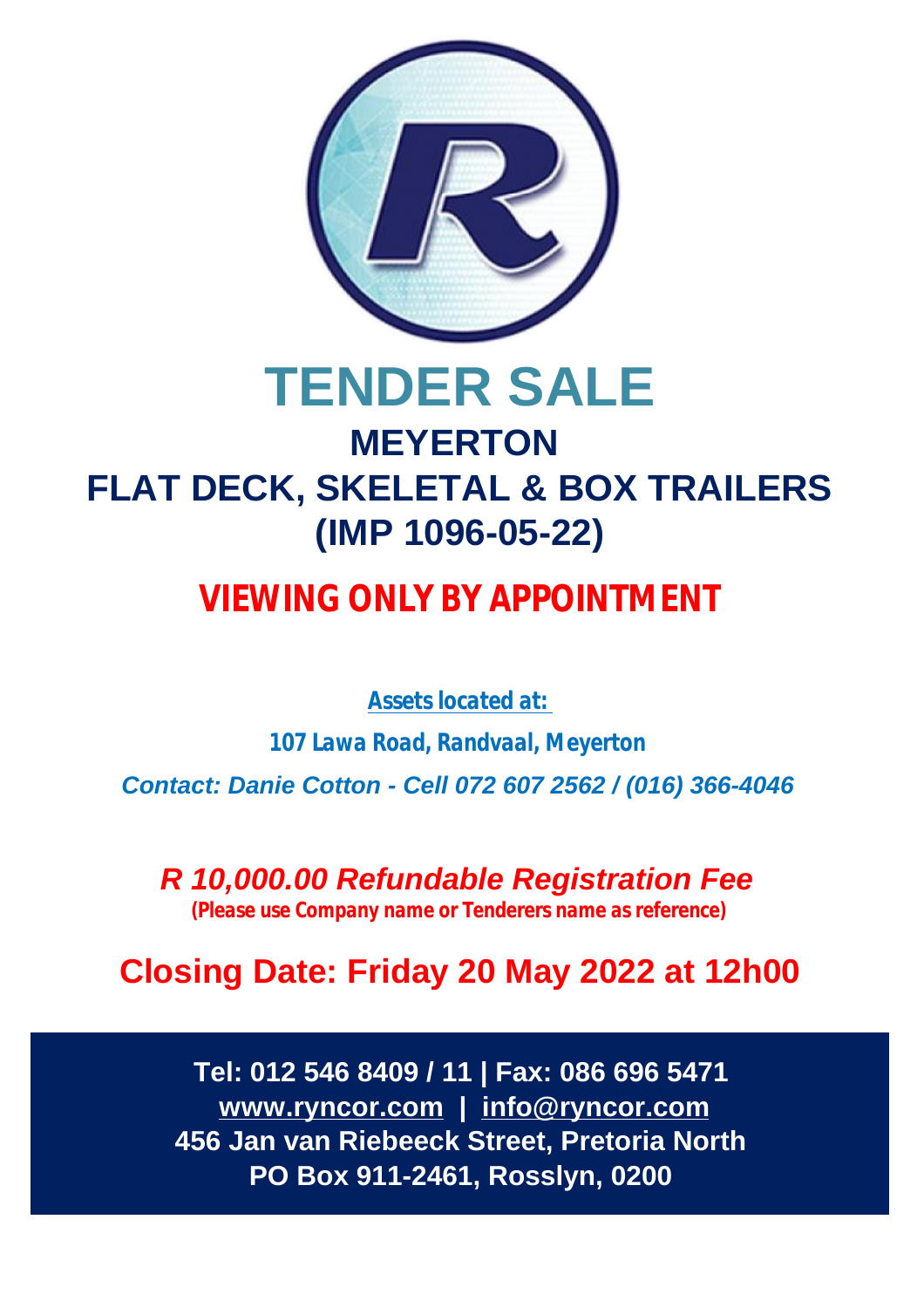*Tender Document IMP1096-05-22 - Meyerton - Flat Deck, Skeletal & Box Trailers*



## **TENDER SALE NUMBER: IMP 1096-05-22 GENERAL TERMS AND CONDITIONS AND TENDER FORM, FOR TENDER SALE ON BEHALF OF OUR CLIENT**

## **PROCESS FOR TENDER SALE:**

- **1.** Read the terms and conditions and familiarize yourself with the contents. **Sign pages 1 to 2 of the terms and conditions and fax or e-mail with the completed tender document. It can also be placed in a tender box situated in Pretoria, Secunda, Sasolburg or Meyerton.**
- **2. Please note: An additional administration fee of R2500,00 (EXCLUDING VAT) will be charged on the sale of all vehicles, motorcycles, trailers and all other items sold with registration documents.**
- **3.** Approval for tenders should be obtained within 10 working days after the closing date of the tender sale. Successful Bidders / Tenderers will be notified by Fax or Email by means of a Pro Forma Invoice. **(See paragraph 6 in the terms and conditions for bank details.)** Please ensure that your contact details is complete, correct and legible.
- **4.** After payment is cleared you will receive a Release Note with details for the removal of sold items.
- **5.** Please note that a copy of the ID document and proof of residence is compulsory for bidding on every tender submitted!!
- **6.** A fully **\*refundable registration fee of R10 000 is mandatory** to qualify the prospective Buyer to participate in the Tender Sale activity. **(See paragraph 6.2 in the terms and conditions for bank details)**

## **Please use the Company name or Tenderers name as reference** *STRICTLY EFT PAYMENTS WILL BE ACCEPTABLE FOR THE REGISTRATION FEE!!!*

Unsuccessful Bidders will be notified and refunded after the closing date of the Tender Sale. The successful Bidder will be notified within 24 hours after adjudication of the Tender Sale by our Client. The deposit will then go towards the final amount due by the successful Bidder for the purchase of the awarded bid.\*Note : If the successful Bidder fails to fully pay for the purchase within two (2) working days, after being awarded the Lot, the deposit will be forfeited as a penalty to cover Ryncor's expenses !!

In terms of the Ryncor Standard Terms & Conditions, we hereby officially inform you that should the registration Fee not be paid by latest on the Tender Sale closing date, your bid will be disqualified and will not be considered for the commodities you have submitted bids for ! Tender documents are processed every Monday after the closing date of the Tender Sale, and non-payment/receipt of the Registration Fee will automatically disqualify the bidder! Please make every effort to adhere to this rule, to avoid any disappointment.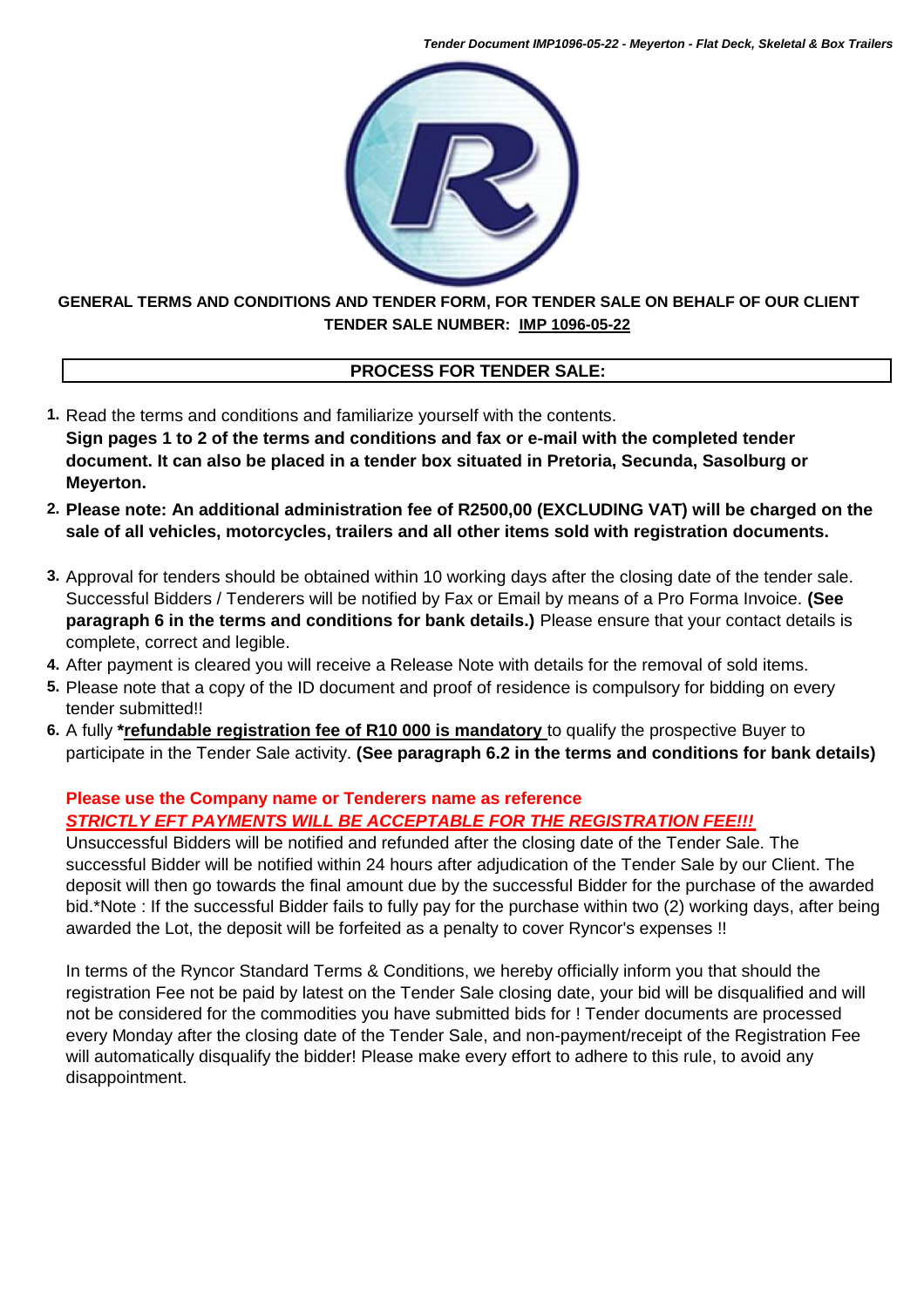*Tender Document IMP1096-05-22 - Meyerton - Flat Deck, Skeletal & Box Trailers*



### **GENERAL TERMS AND CONDITIONS AND TENDER FORM, FOR TENDER SALE ON BEHALF OF OUR CLIENT**

## **TENDER SALE NUMBER: IMP 1096-05-22**

**By bidding for any items included in the sale the bidder confirms that he accepts and is bound by the following terms and conditions:**

- **1** Bids must be sent to Ryncor Auctioneers, on or before **20 May 2022 at 12:00 pm.** Bids must be sent by: - fax to **086 696 5471 / 086 558 4185 / 086 558 5030** ; - or by e-mail to: **[info@ryncor.com](mailto:info@ryncor.com)** - or **tender box. Important Notice: - The Bidder is responsible to ensure/confirm, that all bids submitted electronically / by fax / hand delivered in Tender Box, have actually been received by Ryncor, for inclusion in the Tender Sale process!**
- **2** The Seller is the sole owner of these goods. Ryncor Auctioneers acts as an agent for and on behalf of the Seller and does not have any rights title or interest in the ownership of these goods and does not accept any liability to any third party with regard to these goods.
- **3 A "Tender Sale" is a private treaty sale in which the Seller reserves the right to refuse an offer at any time without any justification or explanation. The Seller reserves the right to merge or split some lots and to withdraw items from the sale.**
- **\* Ryncor reserves the right not to accept the highest bid or any other bid !**
- **\* Ryncor reserves the right to negotiate with the Buyer a better price if the Seller rejects the highest bid.**
- **\* The negotiated price shall not be less than the highest bid received on auction/tender**
- **4** The Seller reserves the right to withhold delivery of items to any successful bidder until full payment is received.
- **5** Buyers will take full responsibility for the items as soon as final payment is received by Ryncor Auctioneers.
- **6.** After awarding of the winning bid(s), the purchase price plus **10% Buyers** commission, **VAT applicable of 15%** and **R2500.00 (Excluding VAT) registration documentation handling fee** must be transferred within **48 hours** to Ryncor Auctioneer's bank account:

| Autholitect o Daliin account.<br>Bank:<br>ABSA |                |  |  |
|------------------------------------------------|----------------|--|--|
| Branch:                                        | Pretoria North |  |  |
| Branch code:                                   | 632005         |  |  |
| Account Number:                                | 4053081330     |  |  |

Please state your reference number (Example: PINV000) as shown on the Pro-Forma Invoice on all payments made to this account and fax or email proof of payment to 086 696 5471 / i[nfo@ryncor.com](mailto:info@ryncor.com)

#### **All cash deposits including ATM cash deposits into this account are subject to a "Cash Deposit Fee" of R1.60 per R100.00**

**6,1** If invoices are being paid by cheque or bank guarantee cheque, there will be a 10-day waiting period before the collection of the items can proceed. In terms of the Ryncor Standard Terms & Conditions, we hereby officially inform you that should the registration Fee not be paid by latest on the Tender Sale closing date, your bid will be disqualified and will not be considered for the commodities you have submitted bids for! Tender documents are processed every Monday after the closing date of the Tender Sale, and non-payment/receipt of the Registration Fee will automatically disqualify the bidder!Please make every effort to adhere to this rule, to avoid any disappointment.

#### **6.2** A fully **\*refundable registration fee of R10,000 is mandatory** to qualify the prospective Buyer to participate in the Tender Sale.

| Account Number: | 4066462915     |                                           |
|-----------------|----------------|-------------------------------------------|
| Branch code:    | 632005         |                                           |
| <b>IBranch:</b> | Pretoria North | Only refundable fees into this account !! |
| Bank:           | ABSA           |                                           |
| . טווטטו שעווט  |                |                                           |

**Please use the ompany name or Tenderers name as reference**

 **SIGNED: ……………..……………... DATE: ………….………...…..**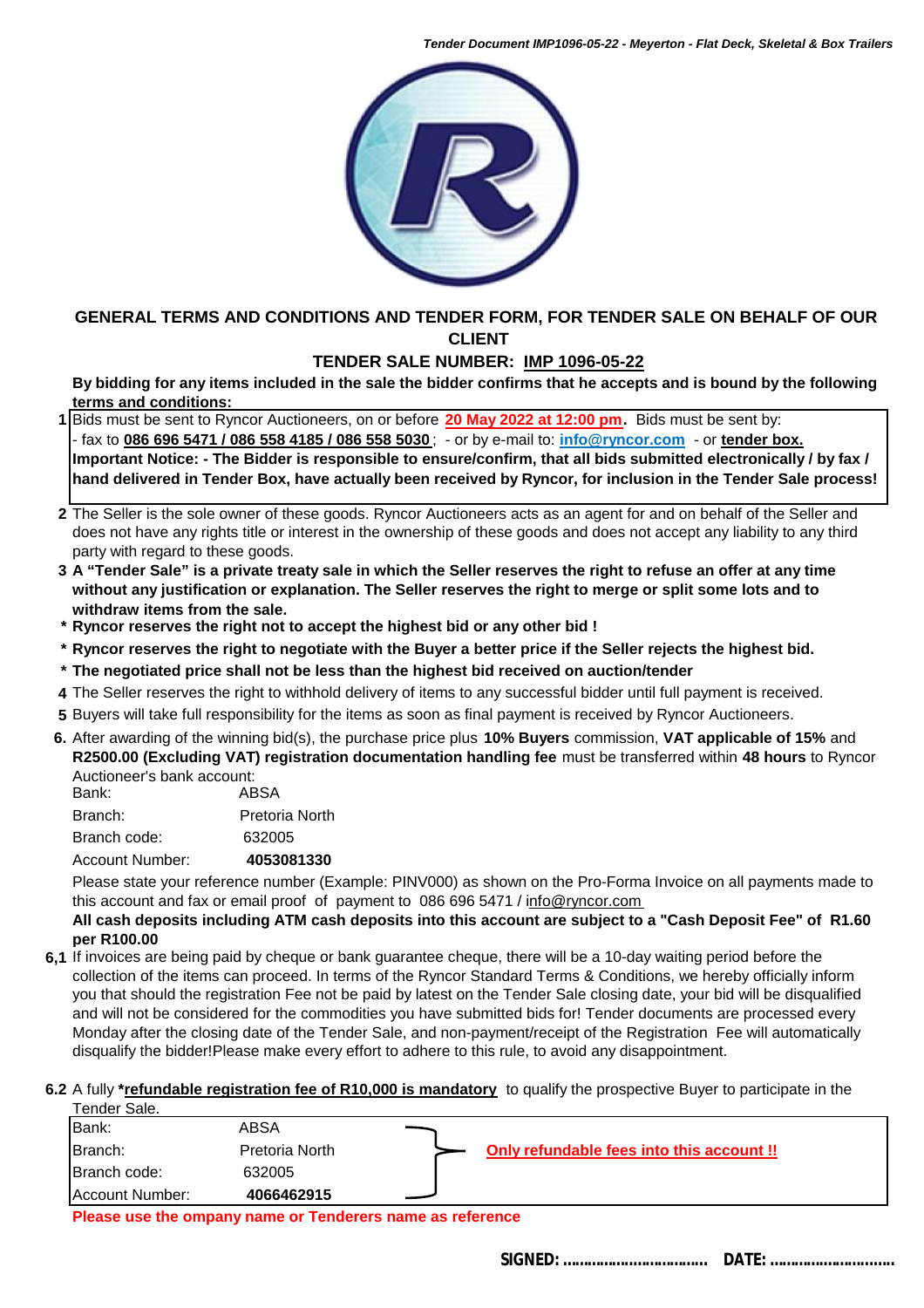

#### **STRICTLY EFT PAYMENTS WILL BE ACCEPTABLE FOR THE REGISTRATION FEE!!! All Tenderers not making use of the EFT system when paying there deposit, must allow for banking/admin charges when their deposits are being refunded by Ryncor!**

Unsuccessful Bidders will be refunded after adjudication of the Tender Sale by our Client. The successful Bidder will be notified within 24 hours after adjudication of the Tender Sale by our Client. The deposit will then go towards the final amount due by the successful Bidder or the purchase of the awarded bid.

**\*Note : If the successful Bidder fails to fully pay for the purchase within 48 hours, after being awarded the Lot(s), the deposit will be forfeited as a penalty to cover Ryncor's expenses!!**

- **7.** Foreign Buyers will be refunded for the VAT after receipt of the original exportation documentation properly stamped to prove that the export has been carried out.
- **8.** Should the Buyer fail to proceed to pay in full within 48 hours or cancel his bid, Ryncor Auctioneers will be entitled to a penalty fee amounting to 20% of the bid amount from the Buyer and forfeiting the R10,000 registration fee, as compensation for admin costs.

#### **Important Notice: -**

- **9** Once payment reflects in the Ryncor bank account, the Buyer will receive a release Note within 48 hours. The Buyer then has five (5) working days after the payment date to collect/remove his purchased goods from the premises. Failure to collect/remove the purchased items/vehicles within five (5) working days will result in the items/vehicles being sold on a new Tender Sale, to recover Admin/storage fees. Any remaining proceeds from this sale will be reimbursed to the Buyer.
- **10** If it appears that an item cannot be delivered, totally or partially, by the Seller, for any reason whatsoever, Ryncor Auctioneers will be authorized to declare the sale null and void, after which Ryncor Auctioneers and/or the Seller will reimburse payments to the Buyer, but will not be liable to pay any damages to the Buyer.
- **11** The items (complete and/or parts) are sold "as is, where is", with no guarantee as regards to condition including any hidden flaws. In any event, the Buyer will be deemed to have carefully inspected the items he purchases beforehand. The Buyer will be deemed competent and to have been informed, before the closing date for biddings, of any error in the descriptions as well as any flaws or imperfections of the items.
- **12** The Seller shall not be liable for any damage to the Buyer's professional property, resulting from any flaws in the items.
- **13** Collection/dismantling of the items sold will be entirely at the buyer's cost and under his responsibility. Neither the Seller nor Ryncor Auctioneers shall be liable to the Buyer or any third party for additional costs due to the removal of the Items/vehicle from the premises. The Buyer shall be liable for any accident, damage to persons, to buildings or to the third party's property during dismantling and/or collection.
- **14** Neither the Seller nor Ryncor Auctioneers will be held responsible for the condition, description, quality, dimensions, year of manufacturing and completeness of the items as shown in the catalogue.
- **15** Pictures of the items shown in the Tender Sale documents/sales catalogue or sales lists are provided for the sole purpose of better differentiation and under no circumstances do they represent properties or characteristics of the items for sale.
- **16** Removal of the goods from the site shall be the responsibility of the Buyer, who shall remove the goods not later than five (5) working days from the invoice date, having made prior arrangements to do so with Ryncor Auctioneers. The Buyer will be responsible for obtaining at his own expense, all necessary equipment for the removal of the Goods.

Where the Vendor gives assistance to the Buyer in connection with such removal, such assistance is given entirely at the Buyer's risk. Should items not be removed within the specified time frame, then Ryncor Auctioneers reserves the right to resell or dispose of the items without incurring any liability to the Buyer, or without prejudice claims of the Vendor or Auctioneer against the Buyer for breach of contract. The Buyer's also forfeits any deposit paid to Ryncor Auctioneers. Ryncor Auctioneers also reserves the right to charge the Buyer rent and costs incurred due to nonremoval of lots. The Buyer will be responsible for all damages caused to the building, plant and machinery or other lots, be it caused by the Buyer or any appointed contractor.

 **SIGNED: ……………..……………... DATE: ………….………...…..**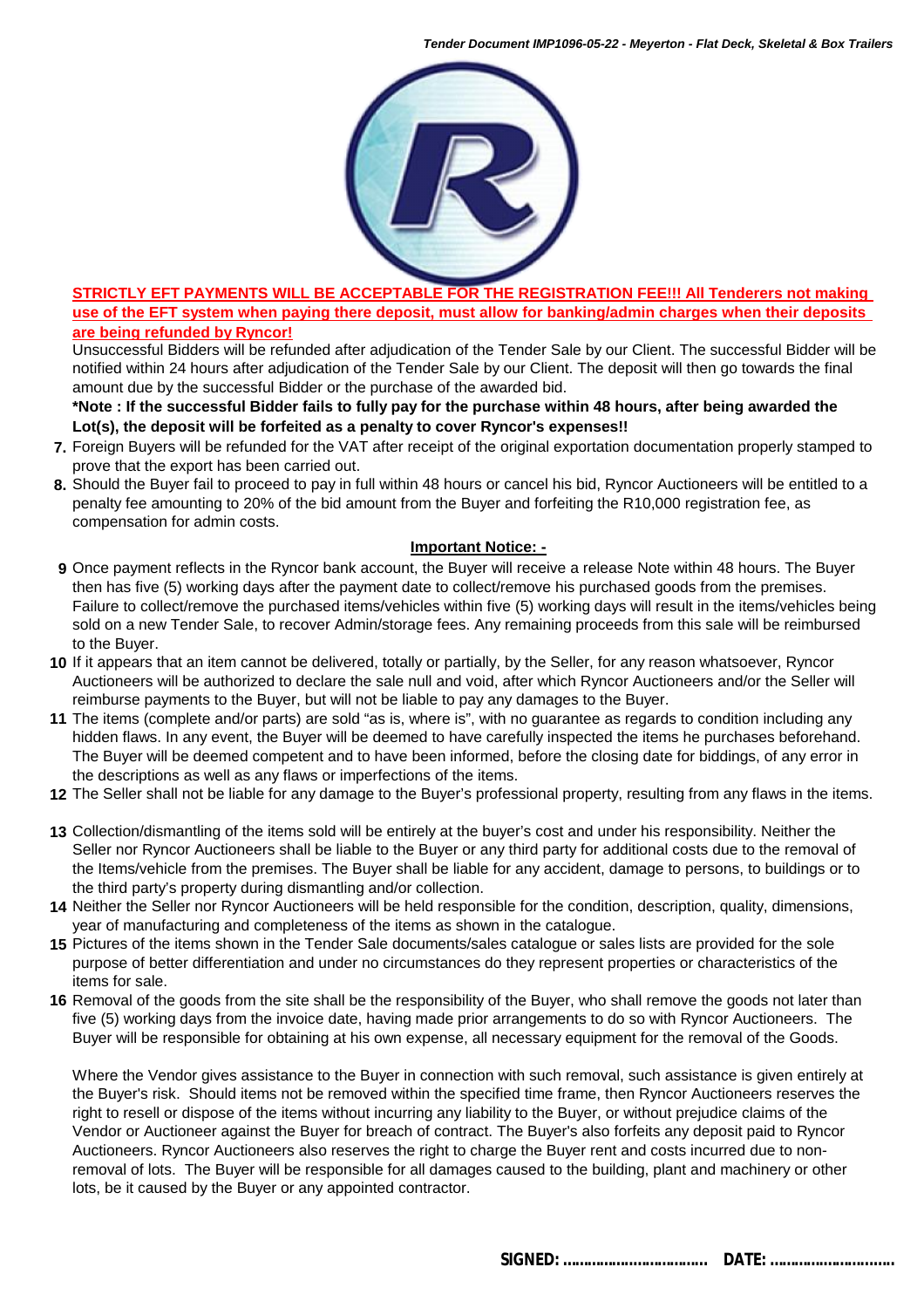

- **17** The Buyer declares to be duly entitled to sign and purchase the items on behalf of his company/cc/trust and agrees with the abovementioned general conditions of sale by Tender.
- **18 Please note: An additional administration fee of R2500,00 will be charged on the sale of all vehicles, motorcycles, trailers and all other items sold with registration documents.**
- **A copy of the ID document and proof of residence is mandatory for bidding on any vehicle !! 19 The above mentioned items will be sold as "VOETSTOOTS".** The items are hereby sold to the Buyer as ("voetstoots, as is, where is") and Ryncor Auctioneers do not guarantee in any manner the quality and usefulness of the Items, except that when properly used it will not create a risk to health, nor shall Ryncor Auctioneers be responsible
- for any defects latent or patent or any damages resulting there from, and the Buyer hereby agrees to accept the items as they are with all their defects.
- **20** The Buyer hereby, in terms of Section 10 of the Occupational Health and Safety Act, No 85 of 1993, undertakes in writing or by signing of a Letter of Award to take all the necessary steps to ensure, as far as it is reasonably practical, that the items purchased will be used in a safe manner for what they are designed for and without risks to health when properly used and that it complies with the prescribed requirements. The undertaking shall have the effect of relinquish Ryncor Auctioneers and the seller the duty imposed upon them by this Section 10 to such an extent as may be reasonable having regard to the terms of the undertaking.
- **21** The Buyer further undertakes to abide by all internal SHE (Safety, Health & Environmental) prescriptions of the Seller (Company) inclusive of requirements for the safe decommissioning, dismantling, up-liftment / rigging, loading and transportation of the purchased commodities. Depending of the nature and size of the purchased item, a comprehensive Environmental Management Plan (EMP) could be required. **(This aspect to be discussed by the prospective Buyer when submitting his bid)**
- **22** The rules of this Tender Sale comply with section 45 of the Consumer Protection Act, 68 of 2008 ("the Act") and the regulations thereto. Any person attending the Tender Sale to bid on behalf of another person must produce a letter of authority which meets the requirements of regulation 32(3) of the regulations to the Act. Any person bidding on behalf of a company must produce a letter of authority on the letterhead of the company as well as a certified copy of a resolution authorising him or her to bid. All persons intending to bid must register prior to the
- **23** The Buyer shall indemnify and keep Ryncor Auctioneers indemnified against all losses for death or injury to its employees, its contractors and / or its contractors losses for death or injury to its employees, its contractors and / or its contractors personnel and / or death or injury or damage to health of third parties or damage to anything attributable to this sales transaction, and against all claims, demands, proceedings, costs, charges and expenses arising in connection with this sale agreement.

 **SIGNED: ……………..……………... DATE: ………….………...…..**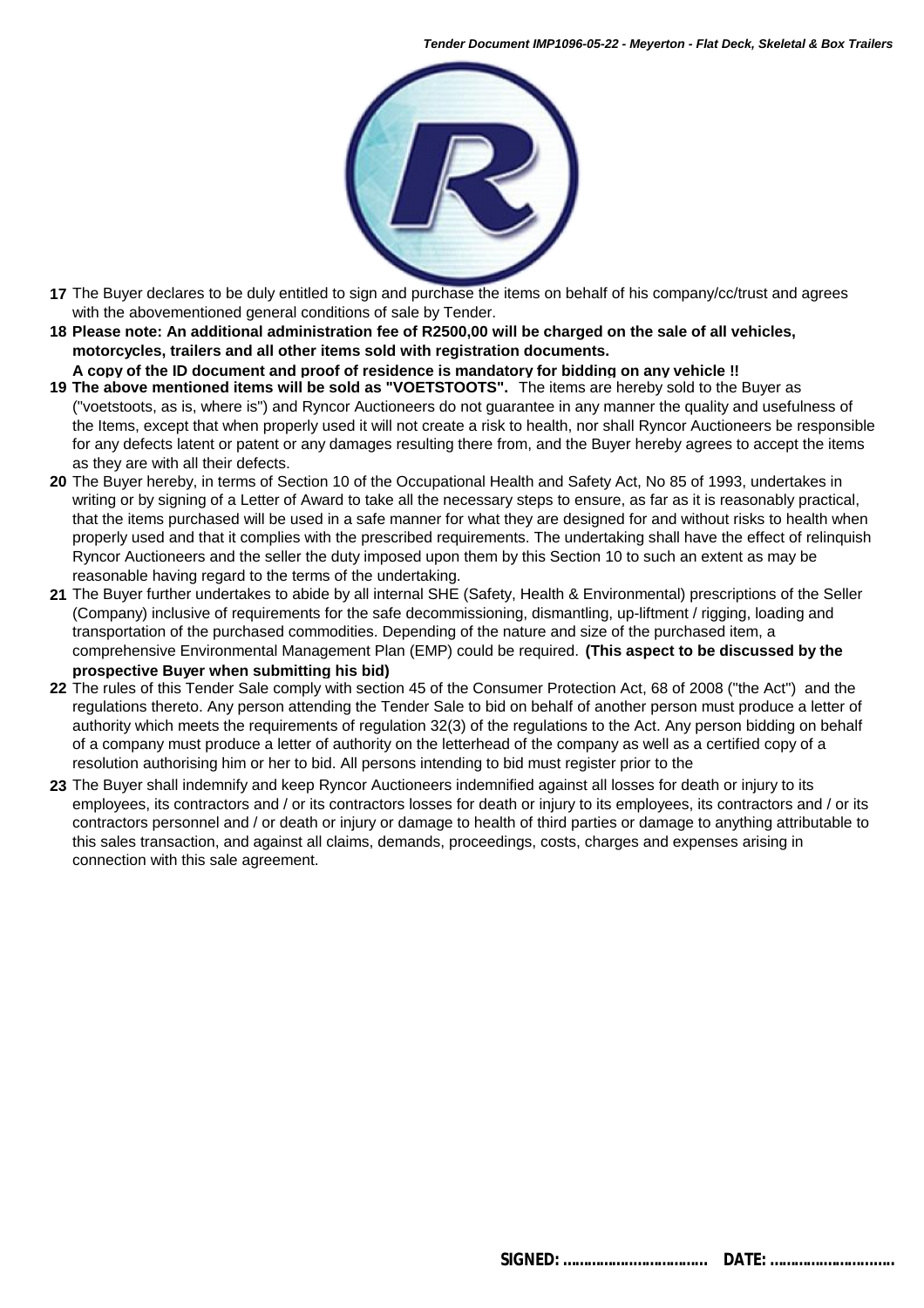

I/We \_\_\_\_\_\_\_\_\_\_\_\_\_\_\_\_\_\_\_\_\_\_\_\_\_\_\_\_\_\_\_\_\_\_\_ hereby agree to provide our personal information to Ryncor Auctioneers, on the express understanding that:

- 1. This constitutes our consent, as required under Section 11 (1) (a) of the Protection of Personal Information Act 4 of 2013 ("POPI").
- 2. The tender processing and finance staff of Ryncor Auctioneers will have access to our personal details which have been furnished to them for the purpose of attending to the registration of a tender over the assets referred in the tender document.
- 3. Ryncor Auctioneers are authorized to release our personal information to the seller, as well as any other Related Party/Parties, solely for the purposes of this transaction.
- 4. The personal data will be used only for the purposes in 2 and 3 above of this consent.
- 5. Ryncor Auctioneers will in addition to its POPI compliance store our details, as provided for and specified by the Legal Practice Council from time to time.
- 6. I/We hereby consent to receive Newsletters and/or other useful information from Ryncor Auctioneers in the future.

**Signature** 

\_\_\_\_\_\_\_\_\_\_\_\_\_\_\_\_\_\_\_\_\_\_\_\_\_\_\_\_\_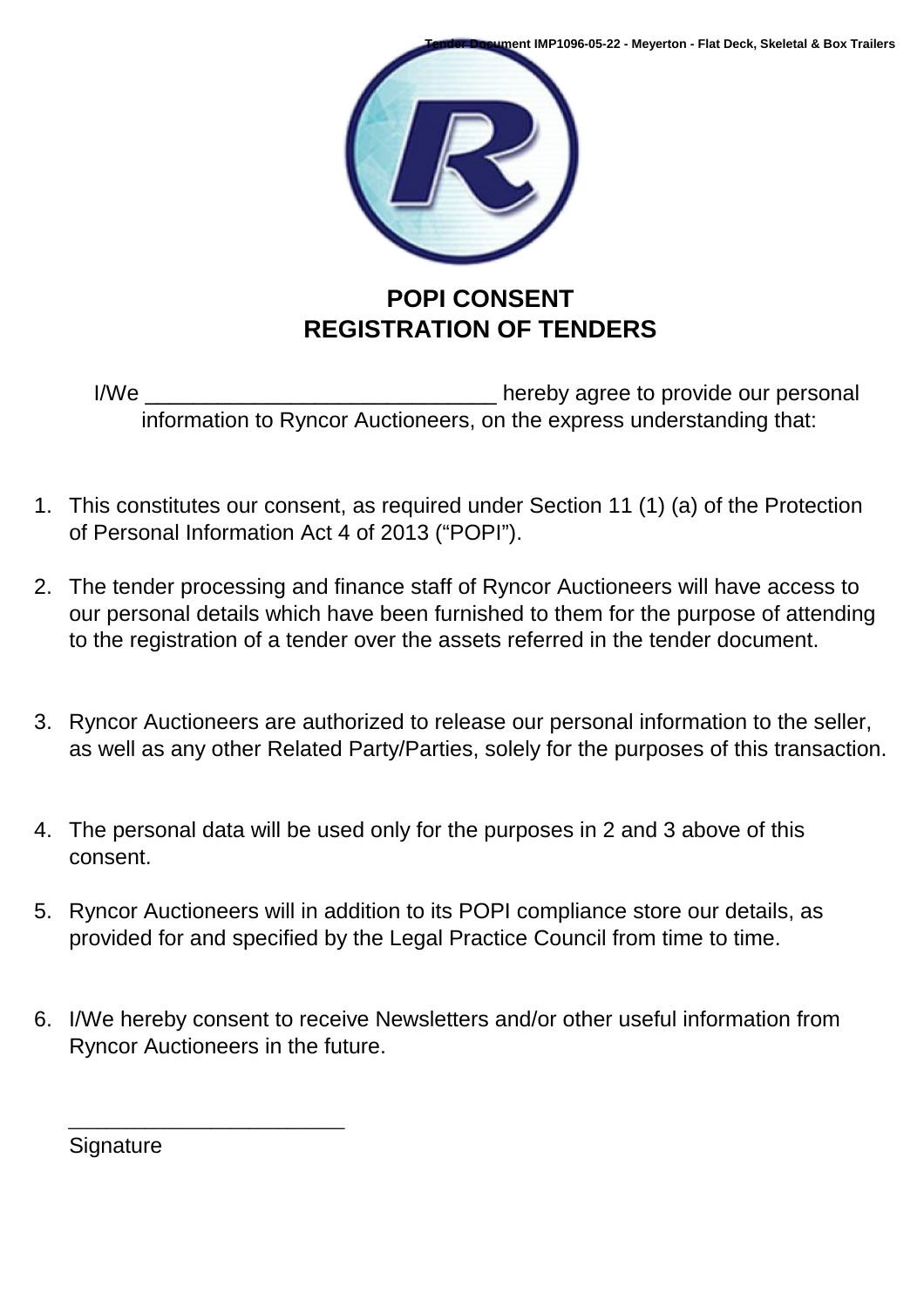*Tender Document IMP1096-05-22 - Meyerton - Flat Deck, Skeletal & Box Trailers*



#### **TENDER REGISTRATION FORM**

**Declaration of agreement by the undersigned with the general terms and conditions of this tender sale.**

I/We, the undersigned \_\_\_\_\_\_\_\_\_\_\_\_\_\_\_\_\_\_\_\_\_\_\_\_\_\_\_\_\_\_\_\_\_\_\_ , hereby submit to you the the following irrevocable bid(s), without any restrictions according to the general terms and conditions of this tender sale by this, to purchase the materials as follows:

## **\* PLEASE COMPLETE ALL THE REQUESTED FIELDS BELOW IN CAPITAL LETTERS TO PREVENT BID CANCELLATION**

#### **NAME OF COMPANY:**

#### **NAME AND SURNAME:**

#### **COMPANY VAT REGISTRATION NUMBER:**

#### **ID NUMBER AND COPY OF ID DOCUMENT:**

#### **PHYSICAL ADDRESS:**

**POSTAL ADDRESS:**

**CODE: COUNTRY:**

#### **TELEPHONE NUMBER (BUSINESS HOURS):**

#### **MOBILE TELEPHONE NUMBER:**

#### **FAX NUMBER:**

**E-MAIL ADDRESS:** 

**BANK DETIALS FOR RETURN OF DEPOSITS: ACCOUNT HOLDER NAME: ACCOUNT TYPE: BANK: BRANCH: BRANCH CODE: ACCOUNT NUMBER:**

| <b>SIGNATURE:</b> | <b>COMPANY STAMP:</b> |               |  |  |
|-------------------|-----------------------|---------------|--|--|
| <b>DATE:</b>      | TIME:                 | <b>PLACE:</b> |  |  |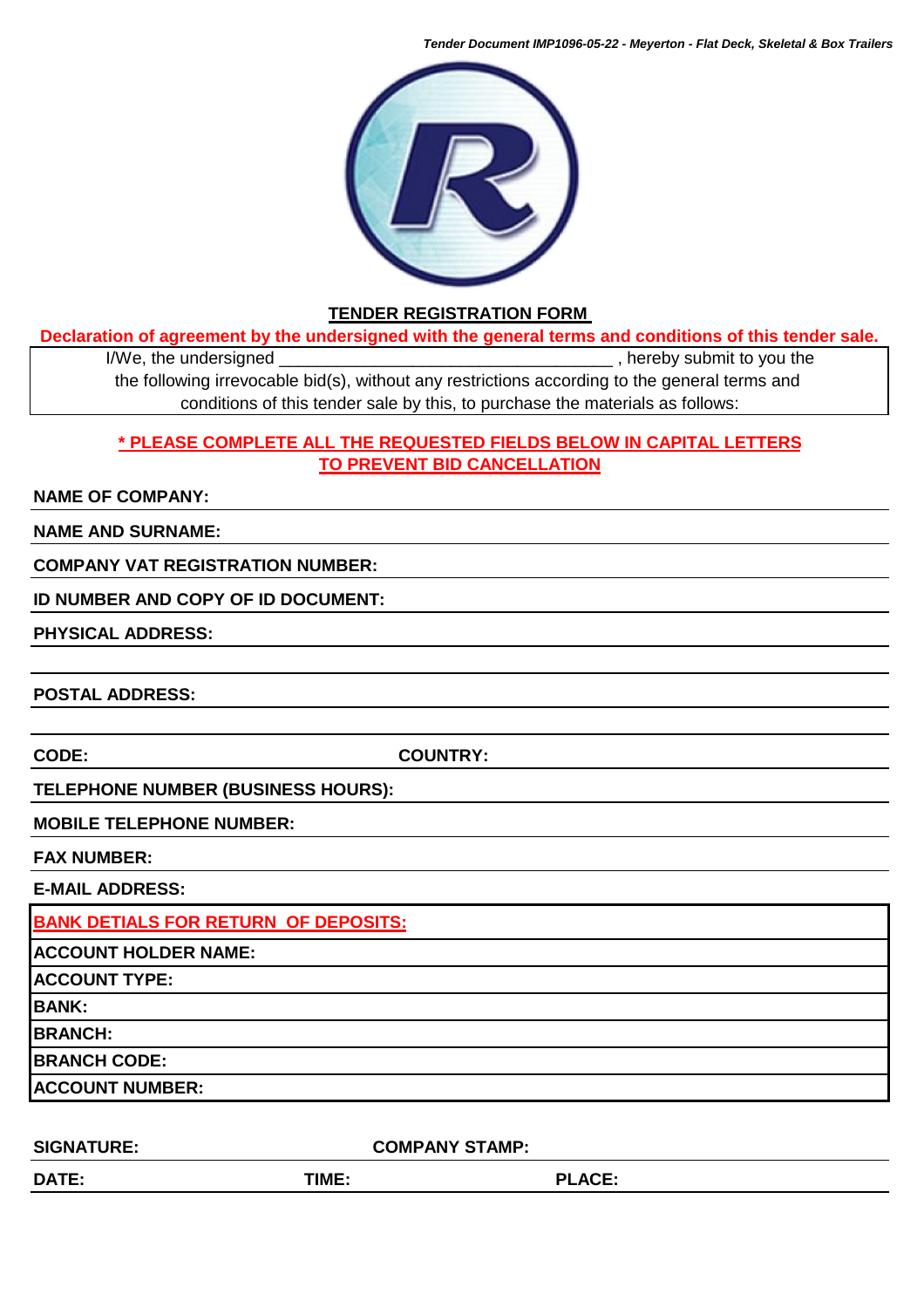| <b>TENDER ITEMS</b> |                             |                                                    |                |                                      |
|---------------------|-----------------------------|----------------------------------------------------|----------------|--------------------------------------|
| <b>LOT NO</b>       | BU NO.                      | <b>DESCRIPTION</b>                                 | REF NO.        | <b>AMOUNT IN RAND</b>                |
| Lot 001             | ME/IMP/RF/CARGO/BK48SRGP/22 | AFRIT FLAT DECK SEMI TRAILER - Elevating Unit      |                | (Excluding VAT & Buyer's Commission) |
|                     |                             | <b>DEALERSTOCK / CODE: 2</b>                       |                |                                      |
|                     |                             | Reg: BK48SRGP                                      |                |                                      |
|                     |                             | Register No: BKL728P                               |                |                                      |
|                     |                             | VIN: AA9670902VABS1107                             | <b>RY00006</b> |                                      |
|                     |                             | Colour: White & Blue                               |                |                                      |
|                     |                             | Year: 1997                                         |                |                                      |
|                     | ME/IMP/RF/CARGO/CJ56887/21  | <b>Tyres: 20%</b>                                  |                |                                      |
| Lot 002             |                             | HENRED FRUEHAUF SKELETAL                           |                |                                      |
|                     |                             | <b>DEALERSTOCK / CODE: 2</b><br>Reg: CJ56887       |                |                                      |
|                     |                             | Register No: HRL702A                               |                |                                      |
|                     |                             | VIN: H58173                                        | <b>RY00006</b> |                                      |
|                     |                             | Colour: Blue                                       |                |                                      |
|                     |                             | Year: 1983                                         |                |                                      |
|                     |                             | <b>Tyres: 70%</b>                                  |                |                                      |
| Lot 003             | ME/IMP/RF/CARGO/CJ59154/21  | HENRED FRUEHAUF SKELETAL                           |                |                                      |
|                     |                             | <b>DEALERSTOCK / CODE: 2</b>                       |                |                                      |
|                     |                             | Reg: CJ59154                                       |                |                                      |
|                     |                             | Register No: HRL774A                               | <b>RY00006</b> |                                      |
|                     |                             | VIN: 58123<br>Colour: Blue                         |                |                                      |
|                     |                             | Year: 1983                                         |                |                                      |
|                     |                             | <b>Tyres: 65%</b>                                  |                |                                      |
| Lot 004             | ME/IMP/CARGO/CJ60426/22     | <b>CTS TRAILER</b>                                 |                |                                      |
|                     |                             | <b>DEALERSTOCK / CODE: 2</b>                       |                |                                      |
|                     |                             | Reg: CJ60426                                       |                |                                      |
|                     |                             | Register No: CXP503F                               |                |                                      |
|                     |                             | VIN: AF9A236AA9BGP1063                             |                |                                      |
|                     |                             | Colour: Blue                                       |                |                                      |
|                     |                             | Year: 2009                                         |                |                                      |
|                     |                             | <b>Tyres: 70%</b>                                  |                |                                      |
|                     |                             |                                                    | RY00017        |                                      |
|                     |                             | <b>CTS TRAILER</b><br><b>DEALERSTOCK / CODE: 2</b> |                |                                      |
|                     |                             | Reg: CJ59353                                       |                |                                      |
|                     |                             | Register No: CXP504F                               |                |                                      |
|                     |                             | VIN: AF9A236AA9BGP1062                             |                |                                      |
|                     |                             | Colour: Blue                                       |                |                                      |
|                     |                             | Year: 2009                                         |                |                                      |
|                     |                             | <b>Tyres: 60%</b>                                  |                |                                      |
| Lot 005             | ME/IMP/CARGO/CJ92895/22     | <b>CTS TRAILER</b>                                 |                |                                      |
|                     |                             | <b>DEALERSTOCK / CODE: 2</b>                       |                |                                      |
|                     |                             | Reg: CJ92895                                       |                |                                      |
|                     |                             | Register No: DCV404F<br>VIN: AF9A236AAHBGP1110     |                |                                      |
|                     |                             | Colour: Blue                                       |                |                                      |
|                     |                             | Year: 2017                                         |                |                                      |
|                     |                             | <b>Tyres: 70%</b>                                  |                |                                      |
|                     |                             |                                                    | RY00017        |                                      |
|                     |                             | <b>CTS TRAILER</b>                                 |                |                                      |
|                     |                             | <b>DEALERSTOCK / CODE: 2</b>                       |                |                                      |
|                     |                             | Reg: CJ92892                                       |                |                                      |
|                     |                             | Register No: DCV405F                               |                |                                      |
|                     |                             | VIN: AF9A236AAHBGP1109                             |                |                                      |
|                     |                             | Colour: Blue                                       |                |                                      |
|                     |                             | Year: 2017                                         |                |                                      |
| Lot 006             | ME/IMP/CARGO/CJ84621/22     | <b>Tyres: 70%</b><br><b>CTS TRAILER</b>            |                |                                      |
|                     |                             | <b>DEALERSTOCK / CODE: 2</b>                       |                |                                      |
|                     |                             | Reg: CJ84621                                       |                |                                      |
|                     |                             | Register No: CYN439F                               |                |                                      |
|                     |                             | VIN: AF9A236AABBGP1086                             |                |                                      |
|                     |                             | Colour: Green                                      |                |                                      |
|                     |                             | Year: 2011                                         |                |                                      |
|                     |                             | <b>Tyres: 70%</b>                                  |                |                                      |
|                     |                             |                                                    | RY00017        |                                      |
|                     |                             | <b>CTS TRAILER</b>                                 |                |                                      |
|                     |                             | <b>DEALERSTOCK / CODE: 2</b><br>Reg: CJ84620       |                |                                      |
|                     |                             | Register No: CYN438F                               |                |                                      |
|                     |                             | VIN: AF9A236AABBGP1085                             |                |                                      |
|                     |                             | Colour: Green                                      |                |                                      |
|                     |                             | Year: 2011                                         |                |                                      |
|                     |                             | <b>Tyres: 70%</b>                                  |                |                                      |

*Hereby I/we confirm that I/we have read and understand the terms and conditions of this tender sale.*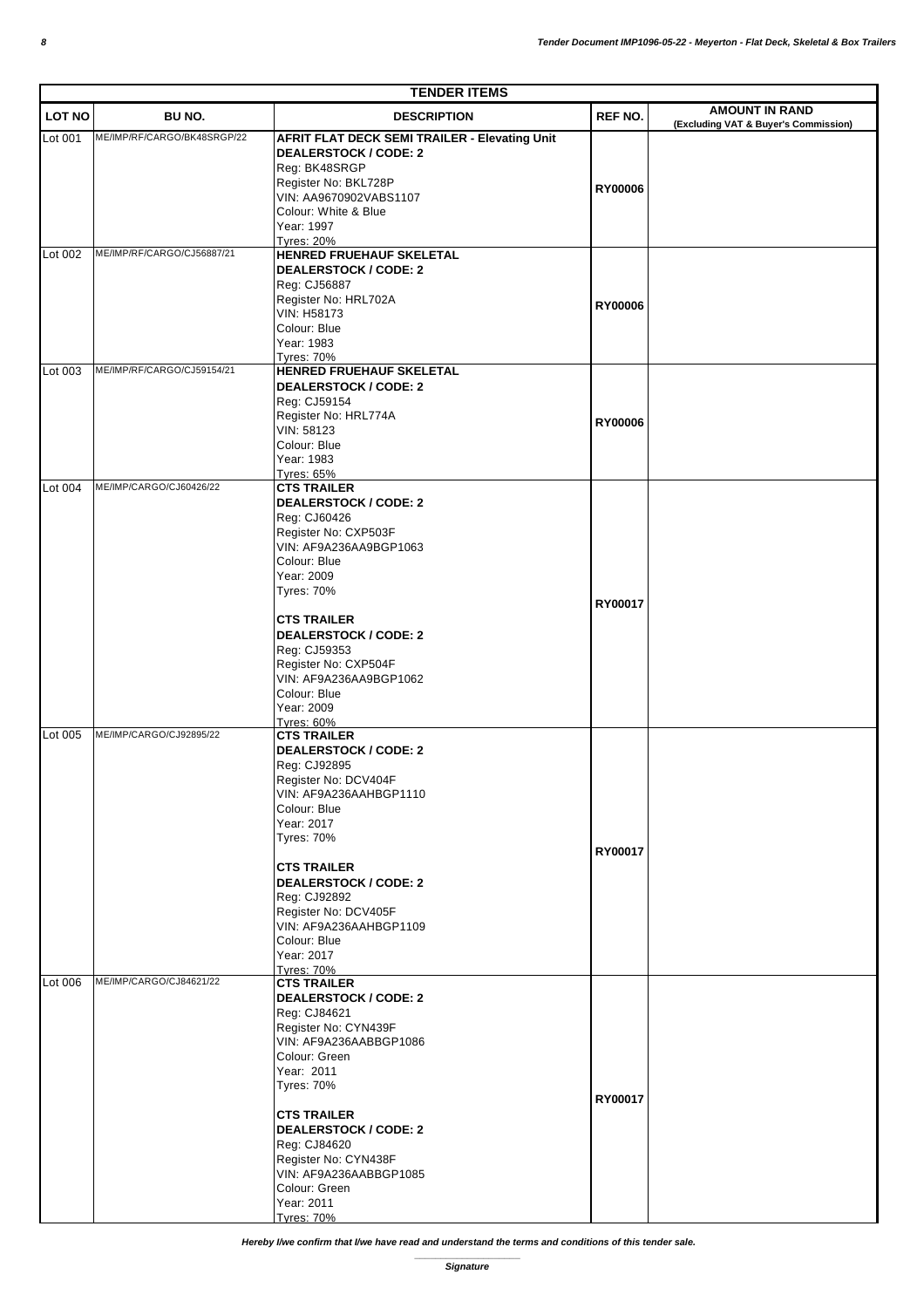| <b>TENDER ITEMS</b> |                            |                                                                                                                                                                                                                                                                                                  |                |                                                               |  |
|---------------------|----------------------------|--------------------------------------------------------------------------------------------------------------------------------------------------------------------------------------------------------------------------------------------------------------------------------------------------|----------------|---------------------------------------------------------------|--|
| <b>LOT NO</b>       | BU NO.                     | <b>DESCRIPTION</b>                                                                                                                                                                                                                                                                               | <b>REF NO.</b> | <b>AMOUNT IN RAND</b><br>(Excluding VAT & Buyer's Commission) |  |
| Lot 007             | ME/IMP/CARGO/CJ81011/22    | <b>CTS TRAILER</b><br><b>DEALERSTOCK / CODE: 2</b><br>Reg: CJ81011<br>Register No: YNM161W<br>VIN: ADV18840AH22C4167<br>Colour: Blue<br>Year: 2017<br><b>Tyres: 70%</b><br><b>CTS TRAILER</b>                                                                                                    | RY00017        |                                                               |  |
|                     |                            | <b>DEALERSTOCK / CODE: 2</b><br>Reg: CJ80278<br>Register No: YNM138W<br>VIN: ADV18840AH21C4166<br>Colour: Blue<br>Year: 2017<br><b>Tyres: 70%</b>                                                                                                                                                |                |                                                               |  |
| Lot 008             | ME/IMP/RF/CARGO/CJ76971/21 | <b>HENRED FRUEHAUF BOX BODY</b><br><b>DEALERSTOCK / CODE: 2</b><br>Reg: CJ76971<br>Register No: YRB323W<br>VIN: AAH164712GFF02620<br>Colour: White<br>Year: 2018<br><b>Tyres: 50%</b>                                                                                                            | RY00017        |                                                               |  |
| Lot 009             | ME/IMP/CARGO/CJ87493/22    | <b>CTS TRAILER</b><br><b>DEALERSTOCK / CODE: 2</b><br>Reg: CJ87493<br>Register No: DBV744F<br>VIN: AF9C236CAFBGP1108<br>Colour: Green<br>Year: 2015<br><b>Tyres: 60%</b><br><b>CTS TRAILER</b><br><b>DEALERSTOCK / CODE: 2</b><br>Reg: CJ87491<br>Register No: DBV745F<br>VIN: AF9C236CAFBGP1107 | RY00017        |                                                               |  |
| Lot 010             | ME/IMP/CARGO/CJ81942/22    | Colour: Green<br>Year: 2015<br><b>Tyres: 70%</b><br><b>CTS TRAILER</b><br><b>DEALERSTOCK / CODE: 2</b><br>Reg: CJ81942<br>Register No: CYT495F<br>VIN: AF9E236EABBGP1138<br>Colour: Blue<br>Year: 2012<br><b>Tyres: 70%</b>                                                                      | RY00017        |                                                               |  |
|                     |                            | <b>CTS TRAILER</b><br><b>DEALERSTOCK / CODE: 2</b><br>Reg: CJ81943<br>Register No: CYT496F<br>VIN: AF9E236EABBGP1139<br>Colour: Blue<br>Year: 2012<br><b>Tyres: 60%</b>                                                                                                                          |                |                                                               |  |